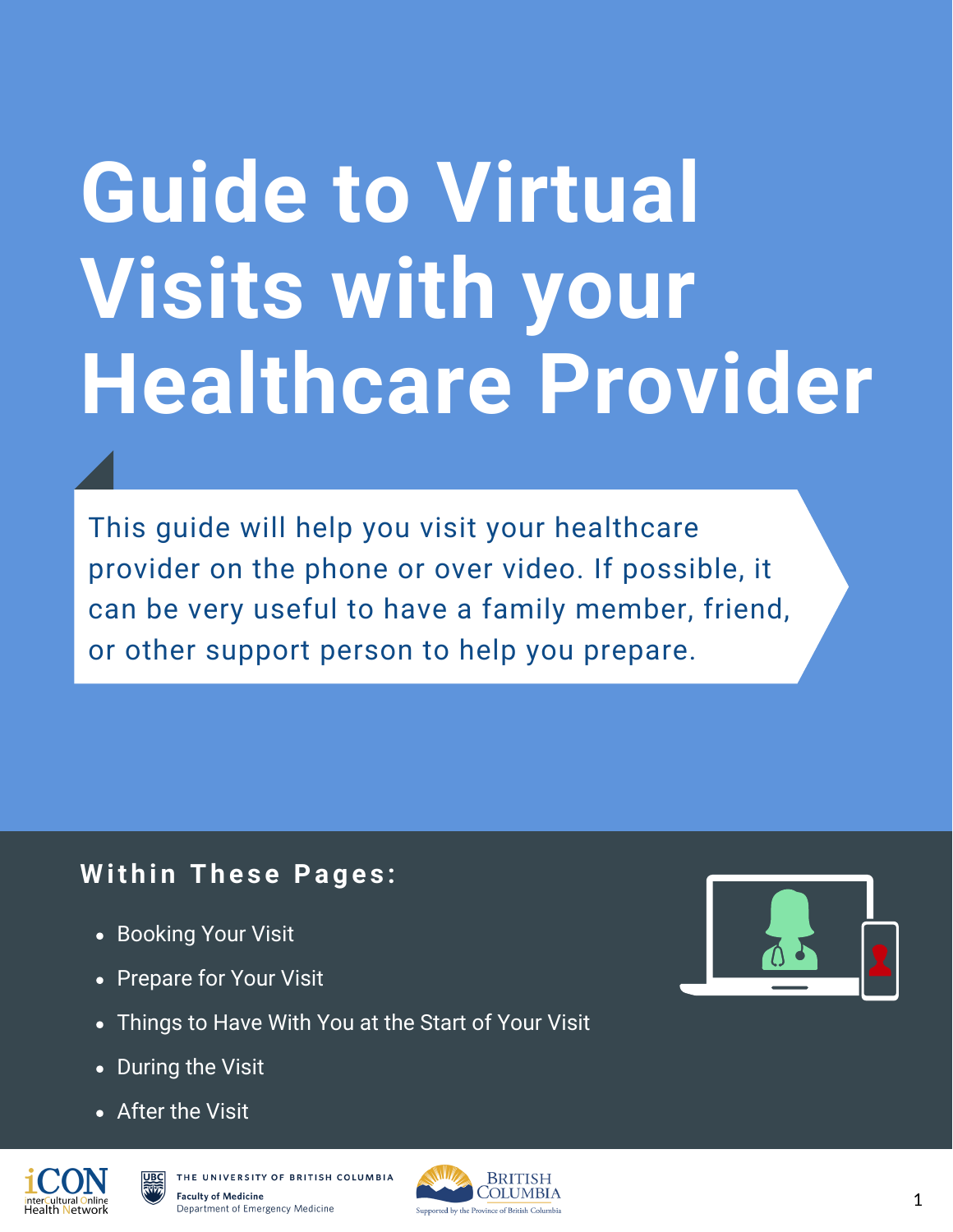#### 2

## **Bo o k i n g Yo u r Vi s it**

- Virtual visits are safe and convenient for many issues, but sometimes an in-person visit is required. If you are unsure whether a virtual visit is appropriate, use their website or phone number to ask.
- Book an appointment with the doctor, nurse practitioner or other healthcare provider. Use their website or phone number to find out how.
- Ask the healthcare provider's office if you should send them anything before the visit, such as photos of your problem or symptom lists.
- Complete and send in any required forms before your virtual visit.

## Prepare for your visit (>1 day before your visit)

- Choose if you will use a phone, tablet or computer. Make sure that the device is fully charged or plugged in.
- Make sure you will be somewhere with a fast and stable Internet connection for the visit.
- Download the program (application) (e.g. Zoom) that will be used for video visits.
- Choose a location for the video. Specifically:
	- have a comfortable seat with enough light so that the healthcare provider can see you.
	- o try to be somewhere where other people can't see or hear you.
	- make sure the location is as quiet as possible.
- When possible, use earphones/headphones because they have a better microphone and sound. They also give you more privacy. If a friend or family member is joining you, you probably want to use speakers so that they can also hear the healthcare providers comments.
- If possible, try a test call with the healthcare provider's office or with a family member or friend.
- If you have a family member or other person who supports you in your health care, arrange for them to be there for your visit.